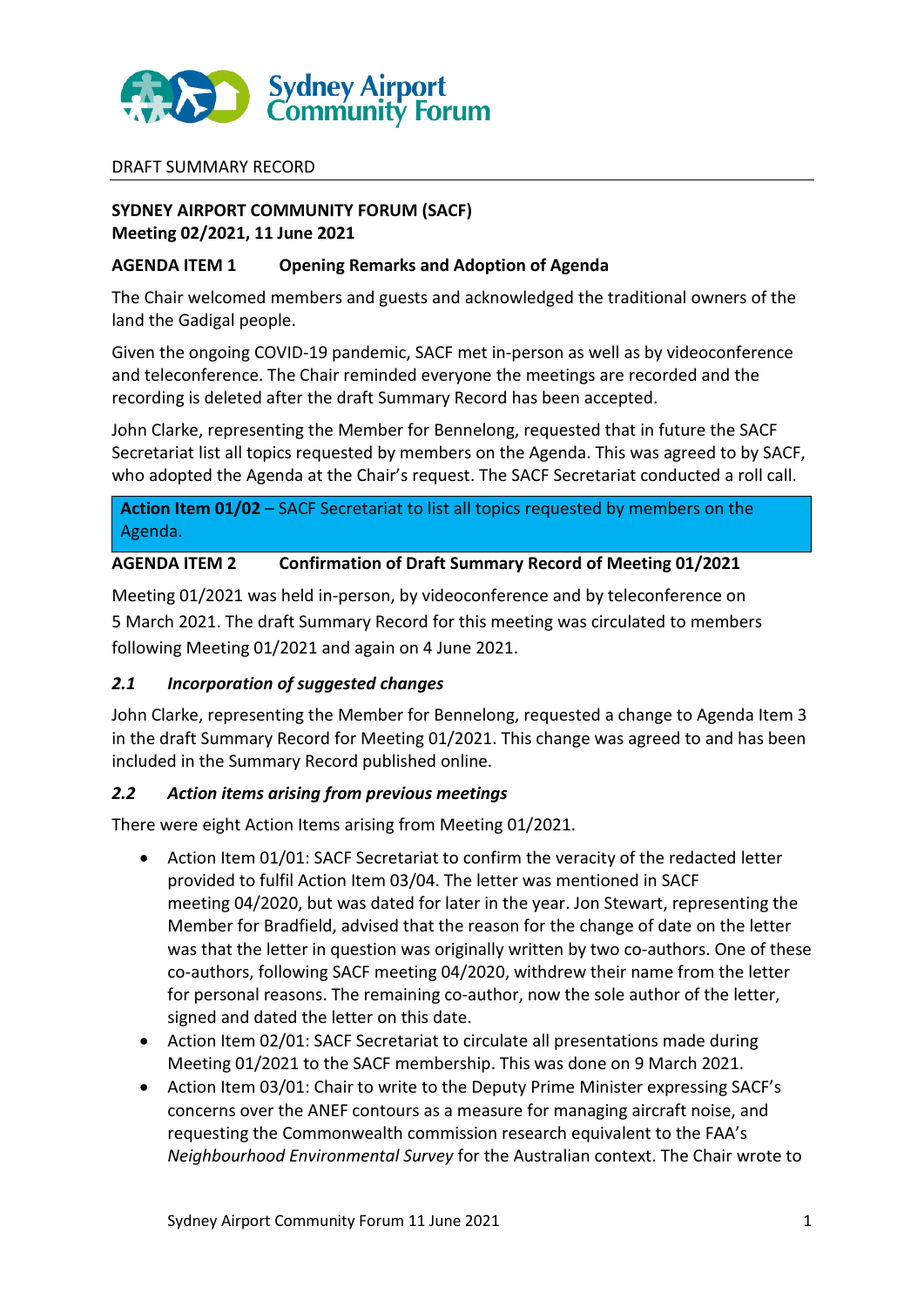

the Deputy Prime Minister on 31 March 2021, and the Deputy Prime Minister responded on 12 May 2021. The contents of the Deputy Prime Minister's correspondence is discussed under Agenda Item 9, below.

- Action Item 04/01: SACF Secretariat to circulate meeting minutes for the 16 February 2021 IMC meeting once they have been finalised. This was done on 4 June 2021, once the IMC Secretariat had finalised the minutes.
- Action Item 05/01: SACF Secretariat to circulate the Australian Business Aviation Association's (ABAA) Issues paper to members, and to collate submissions or comments on this paper out-of-session. This was done following Meeting 01/2021.
- Action Item 06/01: SACF Secretariat to invite the ABAA to present on their paper at the next SACF meeting. This was done following Meeting 01/2021, and David Bell, Chief Executive Officer of the ABAA, presented during Agenda Item 12.
- Action Item 07/01: SACF Secretariat to circulate previous example of the Sydney Airport Operational Statistics Report produced by Airservices Australia to the SACF membership for their information. This was done following Meeting 01/2021.
- Action Item 08/01: Chair of SACF to write to the CEO of Airservices asking that resources be made available to compile, produce and publish the Sydney Airport Operational Statistics Reports and to make the *Aircraft In Your Neighbourhood* website (and guidance material) more prominent on the Airservices website's landing page. The Chair wrote to the CEO of Airservices on 31 March 2021, and received a response on 4 May 2021, confirming that the website has been made more prominent on the Airservices' webpage.

# **AGENDA ITEM 3 Secretariat Update**

The SACF Secretariat provided an update on the correspondence received and sent since Meeting 01/2021. Some topics of note included:

- The Chair's letters to the Deputy Prime Minister and to the CEO of Airservices.
- The Deputy Prime Minister and CEO of Airservices' responses to the Chair.
- Airservices' procedure guide for how to use the operational statistics functions of its website.
- Documents relating to the IMC update at Agenda Item 10.
- Two submissions for Community Question Time, discussed at Agenda Item 4. An additional submission was received after the Agenda Papers had been circulated, and was circulated to the membership following the meeting.

### **AGENDA ITEM 4 Community Question Time – Members of the Community**

Since Meeting 01/2021, the SACF Secretariat received 17 questions from three members of the community. These questions, and the answers provided, are listed below.

- 1. Has the FAA Report on this topic been released yet, and if so, may I have a copy? If not yet released can the Department advise when this might occur?
	- a. The US Federal Aviation Administration released the Neighbourhood Environmental Survey on 14 January 2021. It can be accessed online through the FAA's website:

https://www.faa.gov/regulations\_policies/policy\_guidance/noise/survey/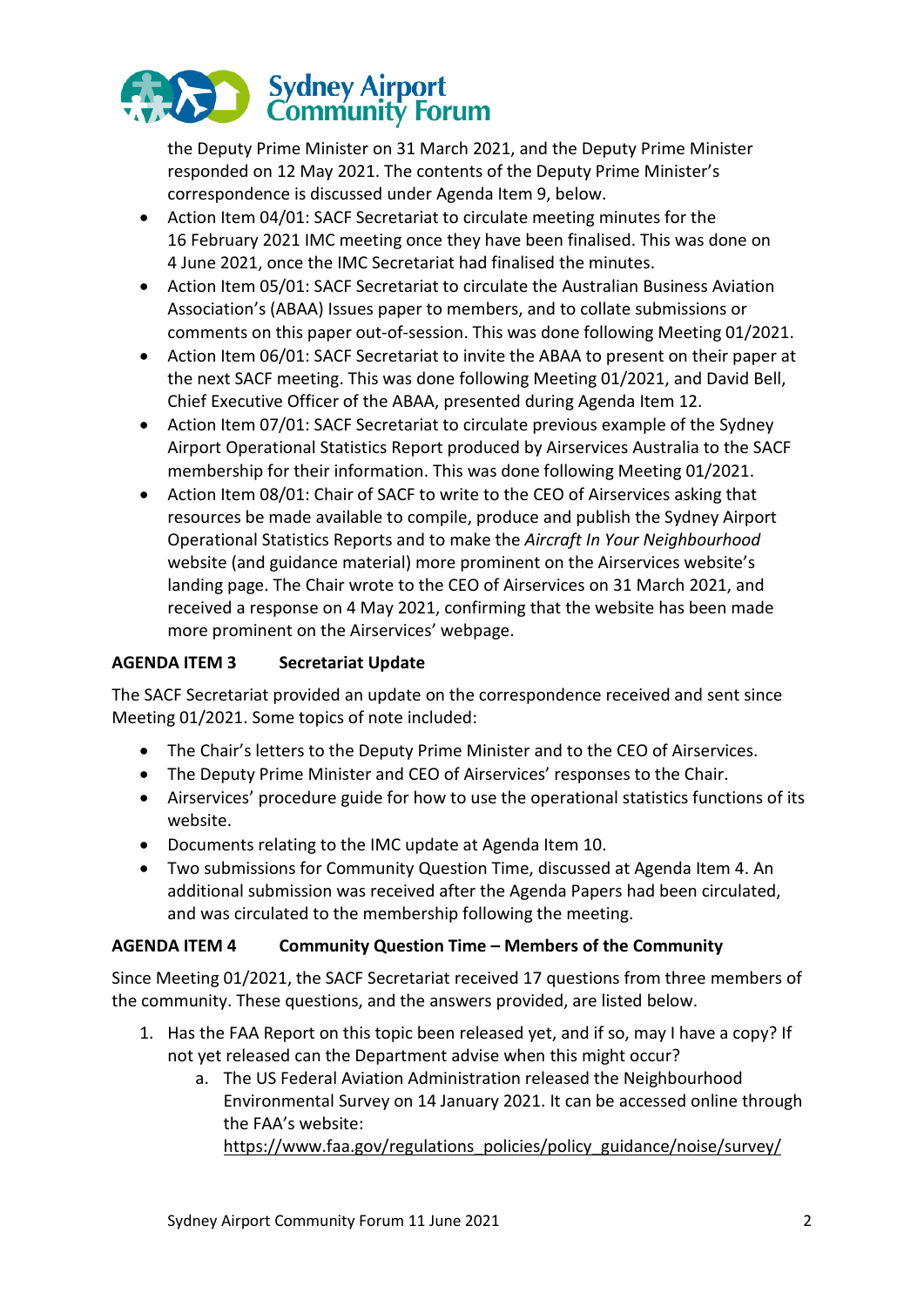

- 2. What is the current status of the Review of International Research on Community Reaction to Aircraft Noise: Report 1: Overview of Aircraft Noise Metrics Andrew J Hede Professor Emeritus, University of the Sunshine Coast, Australia Director, Hede Consulting, Sydney?
	- a. Professor Hede wrote to the Chair of SACF on 25 May 2018 advising that, owing to other professional commitments, he was unable to continue with the project. SACF elected to wait for the US Federal Aviation Administration to release its Neighbourhood Environmental Survey, which was published on 14 January 2021.

The Chair of SACF wrote to the Deputy Prime Minister on 31 March 2021 to request government funding for equivalent research in Australia.

On 12 May 2021, the Deputy Prime Minister declined government funding for such research at this point in time, noting both the Australian Government's focus on supporting recovery in the aviation sector and that undertaking such a survey before air traffic has returned to pre-COVID-19 pandemic levels would skew the results.

This was discussed in detail at Agenda Item 9.

- 3. If Professor Hede's NAL Acoustic Study review has stalled is SACF considering the proposed action advanced by Kevin Hill above i.e. 'SACF should pursue its own research on this topic'?
	- a. See the answer provided to Question 2, above.
- 4. Is it still the view of SACF that, "Representatives [of] SACF should be actively engaged in the WSA flight path development process in order to protect the integrity of LTOP and ensure integration of WSA and Sydney Airport airspace design, rather than SACF simply being briefed on progress"?
	- a. From the sentiments and concerns expressed by members during previous meetings, the Chair considers SACF's view remains that SACF should be actively engaged in the airspace and flightpath design processes for the Western Sydney International Airport.
- 5. What is the current status of SACF Action Item 06/03, which requested the Chair write to the Deputy Prime Minister and request membership of the Expert Steering Group? Has the deputy prime minister been written to and any response received?
	- a. The Deputy Prime Minister wrote to the Chair on 12 May 2021 declining the Chair's request for membership of the Expert Steering Group (ESG) for the Western Sydney International Airport (WSIA).

The Deputy Prime Minister understands SACF's concerns about the potential for WSIA's airspace and flight path design to impact upon the Long-Term Operating Plan for Sydney Kingsford-Smith Airport (LTOP), but had been advised that the preliminary design for WSIA will not impact either the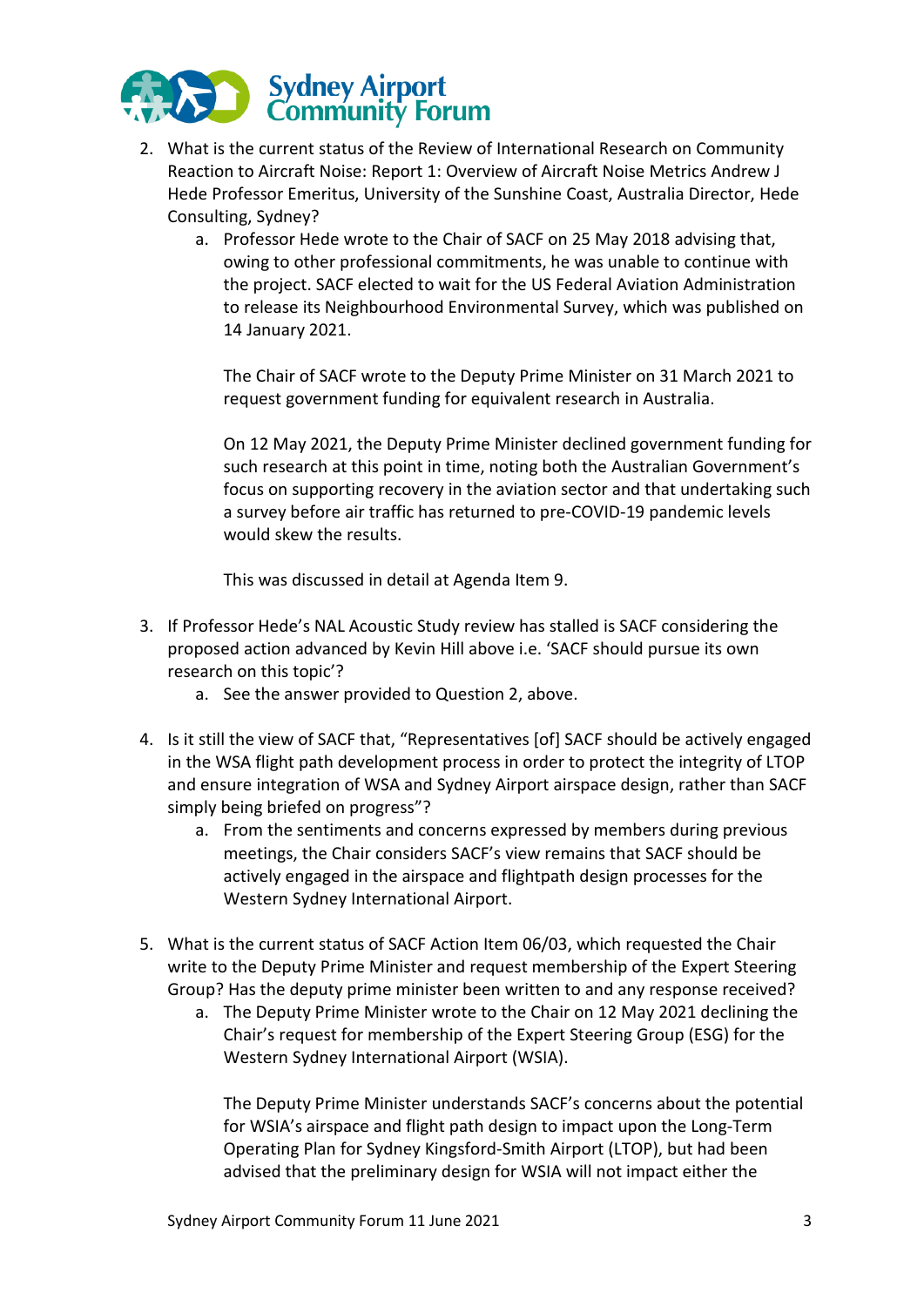

current implementation of LTOP or its progressive implementation as envisaged in Ministerial Direction M94/97.

Given this advice, the Deputy Prime Minister did not consider there to be a need for the Chair of SACF to be granted membership on the ESG at this time.

The Deputy Prime Minister acknowledged the efforts of SACF to preserve the integrity of LTOP and encourages SACF and its members to contribute to the environmental assessment process for the WSIA airspace design, when it is available for public consultation.

- 6. Can the Federal Member for Macquarie be given membership status on SACF in view of the Sydney Airport LTOP legally extending well into the Blue Mountains and SACF'S insistence that it be a formal part of the ESG for consulting on the WSA flight paths and design principles?
	- a. The Chair noted that membership of SACF is considered by the Minister in consultation with the Chair, and that any application for membership would need to be made by the Member for Macquarie to both the Minister and the Chair.
- 7. Can the Department provide me with the names of all individuals, their title, rank, Department/entity, who comprise the ESG and who has appointed them?
	- a. The Expert Steering Group (ESG) was established in accordance with Condition 16(3) of the Airport Plan for Western Sydney Airport, determined by the Minister for Urban Infrastructure on 5 December 2016.

Under the ESG Terms of Reference, Membership is as follows:

- i. A senior official of the Department will Chair the ESG.
- ii. The Chair will invite nominations for senior representation from member organisations including the Department, Airservices Australia, the Civil Aviation Safety Authority and the Airport Lessee Company (once appointed).
- iii. The Chair of FOWSA, or a representative nominated by that Chair, may attend ESG meetings as an ex-officio member.
- iv. A Sydney Airport Corporation representative is invited to attend in an observer capacity.
- 8. May I have a copy of the Agenda and Minutes arising from ESG meetings since 2.1.2019, please?
	- a. The proceedings of ESG meetings, including the agenda and minutes, are confidential.
- 9. Does SACF envisage that the KSA LTOP flight paths or objectives of noise sharing, will be impacted by conflicts with WSA flight paths and airspace management design or will KSA LTOP, together with its legislative framework, take precedence over the location of WSA flight paths and airspace management design?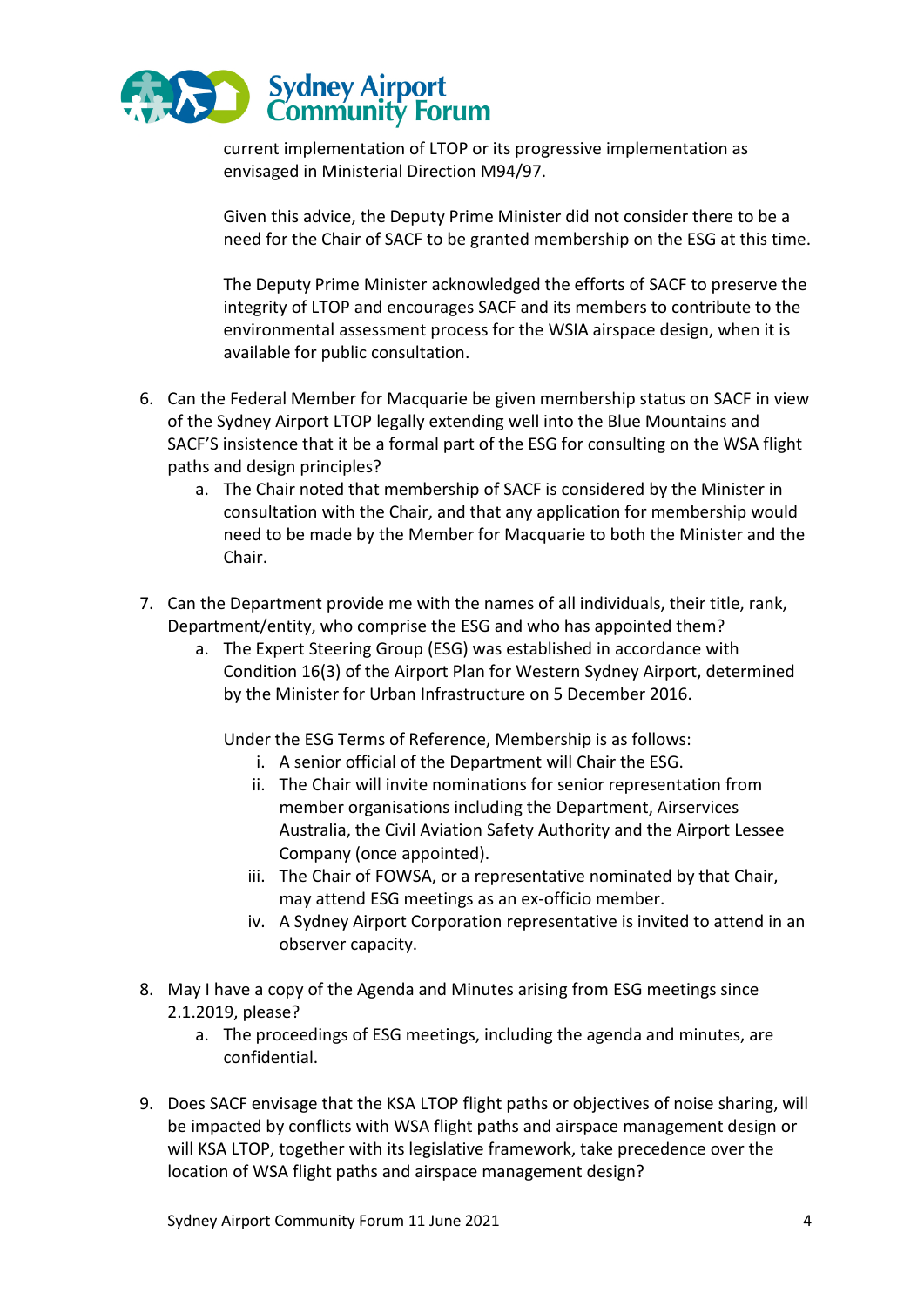

- a. From the sentiments and concerns expressed by members during previous meetings, the Chair considers that SACF remains concerned about the potential for the airspace and flightpath design processes for the Western Sydney International Airport to interact with LTOP.
- 10. Does SACF intend to pursue having a representative on the Expert Steering Group who are charged with the responsibility of defining WSA flight paths?
	- a. As discussed in response to Question 5, the Chair of SACF wrote to the Deputy Prime Minister on this topic on 31 March 2021. The Deputy Prime Minister, in his correspondence of 12 May 2021, wrote to decline the Chair's request for membership of the Expert Steering Group.
- 11. Are there any plans by the Government for an updated NAL Acoustic Study (or equivalent) to be undertaken?
	- a. As discussed in response to Question 2, the Deputy Prime Minister's correspondence of 12 May 2021 indicated that the Australian Government does not intend to fund such research at this time.
- 12. If not, what reasons are being presented?
	- a. As discussed in response to Question 2, the Deputy Prime Minister's correspondence of 12 May 2021 declined to fund such research, noting both the Australian Government's focus on supporting recovery in the aviation sector and that undertaking such a survey before air traffic has returned to pre-COVID-19 pandemic levels would skew the results.
- 13. Would SACF, in the public's interest, be prepared to lobby the relevant government minister for funding for the commission of an updated NAL Acoustic Study?
	- a. On 31 March 2021, the Chair of SACF wrote to the Deputy Prime Minister to request the Australian Government commission aircraft noise research. As discussed in response to Questions 11 and 12, the Deputy Prime Minister wrote on 12 May 2021 to decline to fund such research at this stage, noting both the Australian Government's focus on supporting recovery in the aviation sector and that undertaking such a survey before air traffic has returned to pre-COVID-19 pandemic levels would skew the results.
- 14. If SACF is not prepared to lobby, what reasons are given?
	- a. This question was addressed in response to Question 13.
- 15. Has SACF been included in the process to develop flightpaths for the WSA?
	- a. SACF has been advised by the Department that it will be consulted on the WSIA airspace and flightpath design process. Under Ministerial Direction M94/97, SACF must be consulted on any flightpath design or changes which affect LTOP.
- 16. If so, when did this occur and what are the guidelines?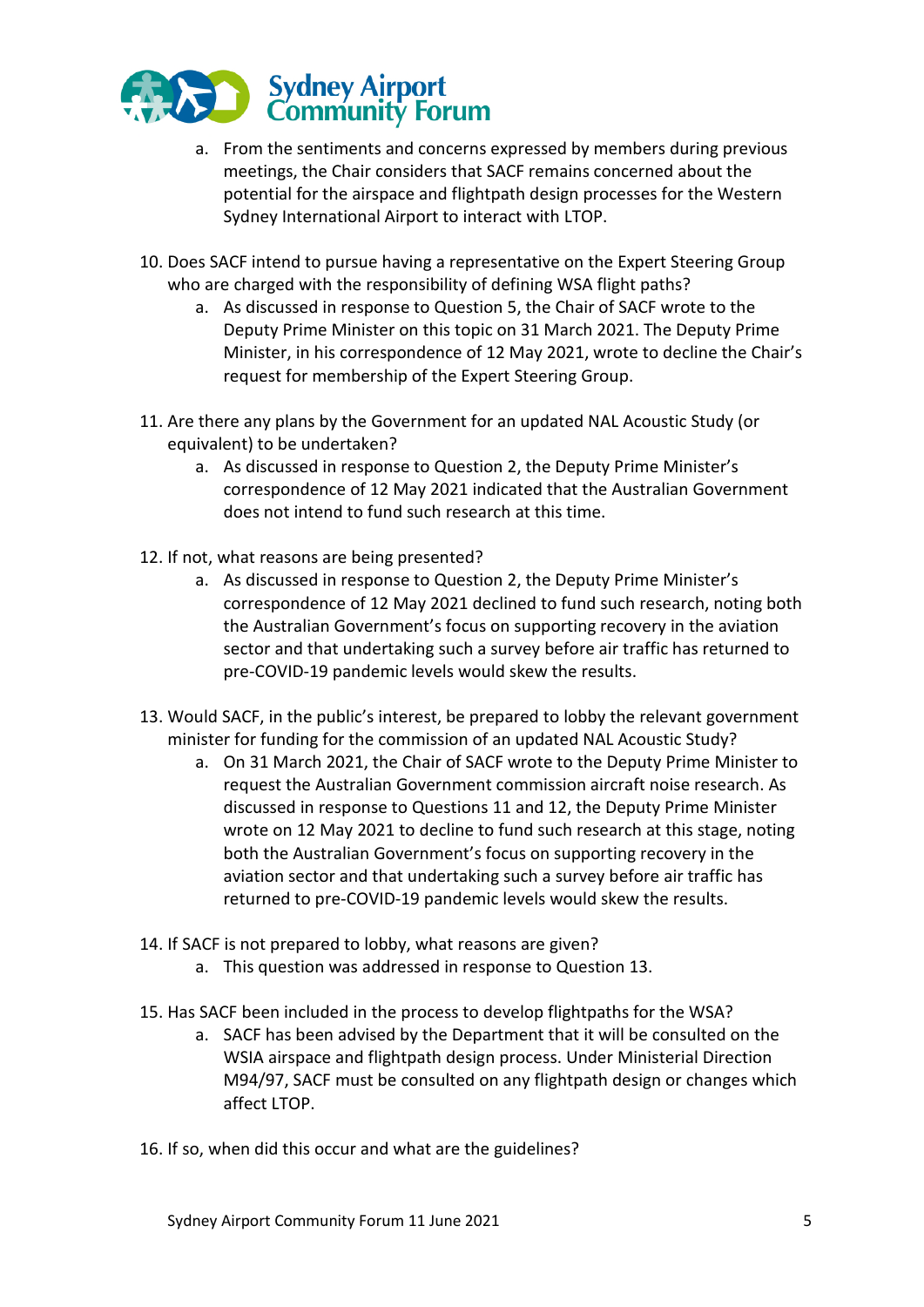

- a. This question was addressed in response to Question 13.
- 17. If not, what reasons have been given by the relevant authority/Minister or other for the exclusion of SACF?
	- a. This question was addressed in response to Question 13.

The Chair reminded all members of the existence of Community Question Time, and reminded members they can refer anyone wishing to ask a question at SACF to the SACF Secretariat.

**Action Item 02/02** – SACF Secretariat to ensure all submissions made for Community Question Time, as well as copies of the responses back to the community member, are circulated to the SACF membership.

### **AGENDA ITEM 5 Transport for NSW Update**

There was no update from Transport for NSW at this meeting.

#### **AGENDA ITEM 6 Sydney Water Update**

Iain Fairbairn, Head of Wastewater and Environment, Sydney Water, provided an update on the South Western Suburbs Ocean Outfall Sewer (SWSOOS). Topics of note included:

- An overview of the Malabar Wastewater System and the SWSOOS.
- The SWSOOS environmental improvement plan.
- The authorisation conditions of the SWSOOS.
- Activity of SWSOOS overflow points and subsequent clean-up activities:
	- o Three events in March, totalling 1,225 ML of discharge;
	- o One event in April, totalling 16 ML of discharge; and
	- o One event in May, totalling 62 ML of discharge.
- The establishment of the Mill Stream Hydraulic Improvement Leadership Team.
- Plans for flow balancing, screening and aeration.
- Preparation for a Strategic Program Business Case to NSW Treasury regarding future improvements to the Malabar Wastewater System.

Following Mr Fairbairn's presentation, SACF members questioned whether the SWSOOS interacts with the Cook River and whether Sydney Water was considering a sewage storage system for this part of Sydney, as is used in the Northern Suburbs. Mr Fairbairn advised that the SWSOOS does not interact with the Cook River and that, while transport and treatment options are under consideration for the SWSOOS, a sewage storage system in this part of Sydney would be very expensive.

**Action Item 03/02** – SACF Secretariat to circulate all presentations made during the meeting to the membership.

#### **AGENDA ITEM 7 Sydney Airport Update**

Karen Halbert and Ted Plummer, representing Sydney Airport Corporation Limited, provided an update on operations and upcoming developments at Sydney Airport. Topics of note included:

• An aviation activity update: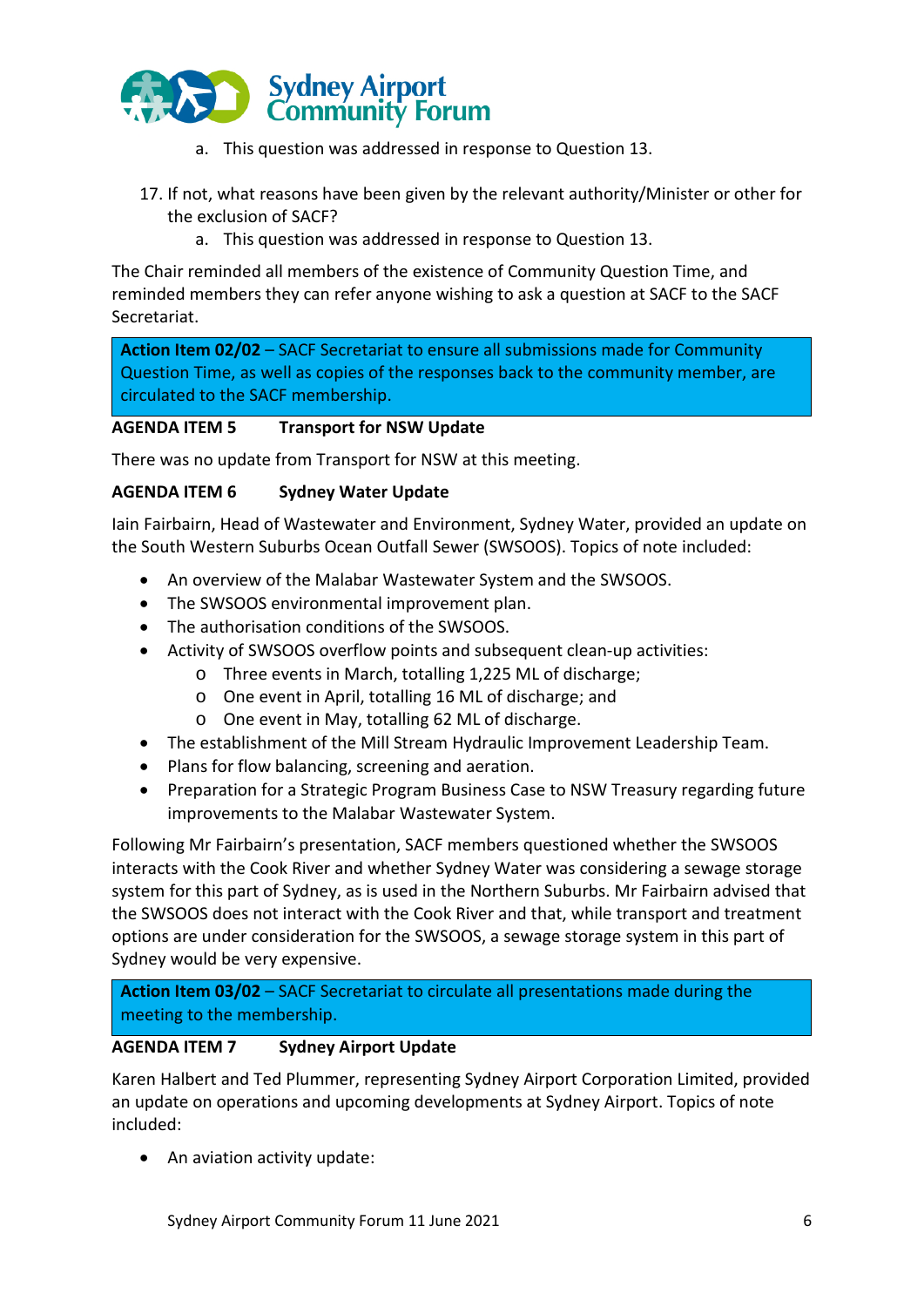

- o In April 2021, domestic passenger traffic had returned to 65% of the corresponding period in 2019, driven by strong leisure demand, sustained period of open borders and the stimulatory effect of the Australian Government's Tourism Aviation Network Support program (TANS).
- The 30 April 2021 re-opening of the east-west runway.
- Sydney Airport's commitment to net zero carbon emissions by 2030.
- The runway safety project, which will reconstruct the 9,200 square metre concrete threshold at the northern end of Sydney Airport's Runway 16R (the main northsouth runway).
	- o The Project is necessary for aviation safety reasons, and is targeted to commence in July. It is expected to last for around four months, subject to weather.
	- o Runway 16R will be effectively shortened for the duration of the construction works, to avoid having aircraft come in low over the worksite.
	- o Sydney Airport has undertaken extensive noise modelling of the temporary impacts arising from the Project.
	- o Sydney Airport is conducting ongoing community engagement and is liaising with stakeholders across industry and government.

Following the presentation, Mr Plummer confirmed that the project is expected to run for four months. Questions were raised about the aircraft noise impacts of potential diversions over the West due to inclement weather, which Mr Plummer confirmed would be handled in accordance with LTOP. Ken Welsh, representing the Inner West Council, offered to assist Sydney Airport with their community consultation and public awareness aspects of the Project, which Mr Plummer accepted.

### **AGENDA ITEM 8 Airservices Australia Report**

Terry Fulton and Timothy Gill provided an update from Airservices. Key topics included:

- Air traffic movement update, showing the trend of Sydney Airport's recovery from the aviation impacts of the COVID-19 pandemic.
- The number of aircraft noise complainants is considerably below the average, owing to the reduction in flights. The suburbs with the most complainants included Blaxland, Drummoyne, Leichardt, Maroubra and Mascot.

SACF members queried why Blaxland, a suburb which is not under flight paths for Sydney Airport, had a high number of complainants. Airservices committed to reporting back on this topic out-of-session.

**Action Item 04/02** – Airservices to investigate the reason for the high number of complainants in Blaxland and to report back to SACF out-of-session.

### **AGENDA ITEM 9 National Acoustic Laboratories (NAL) Review Study Update**

On 31 March 2021, the Chair of SACF wrote to the Deputy Prime Minister to request funding for Australian aircraft noise research, in line with the US Federal Aviation Administration's *Neighbourhood Environmental Survey* (NES).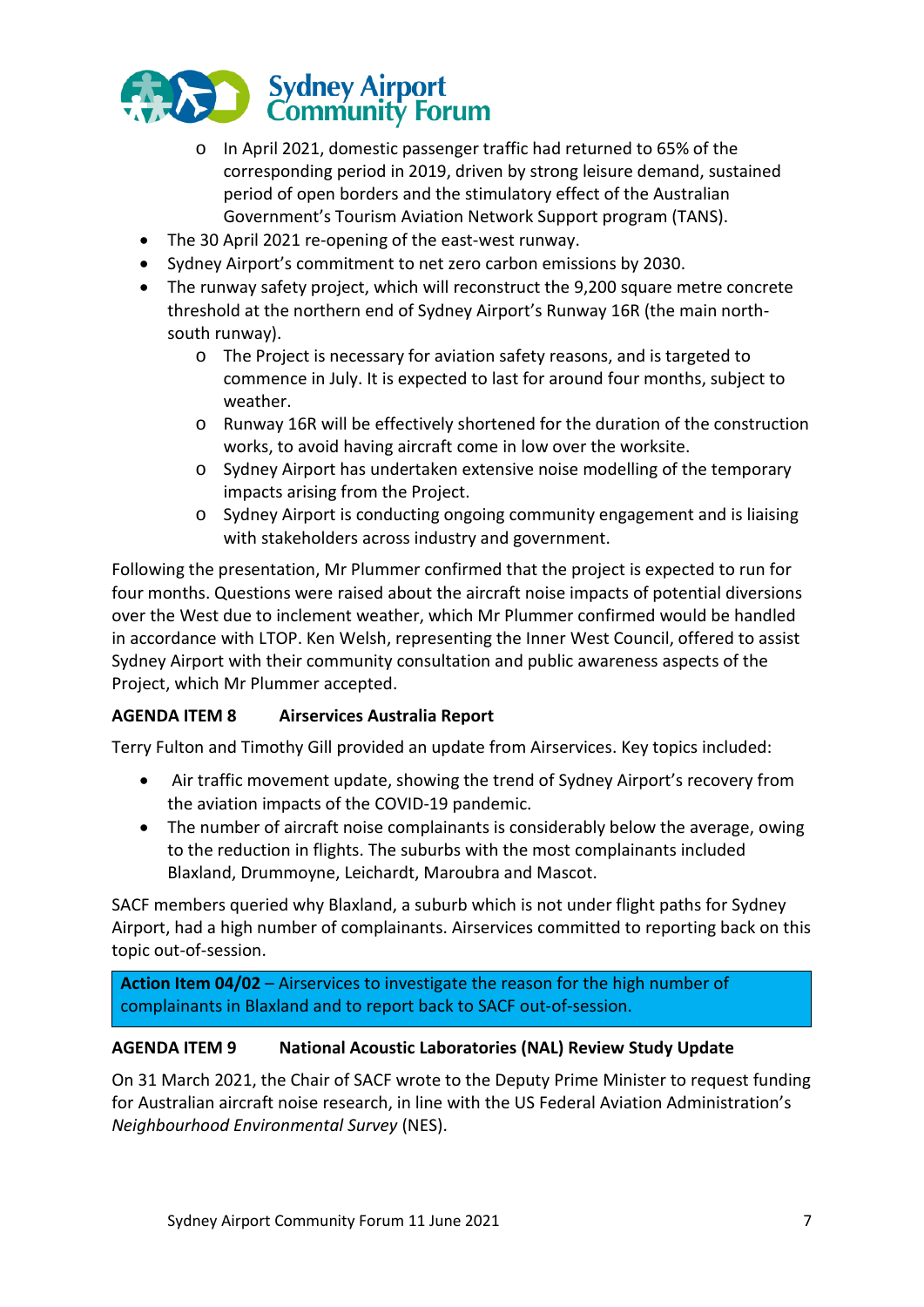

On 12 May 2021, the Deputy Prime Minister responded, explaining that, due to the ongoing impacts of the COVID-19 pandemic on domestic and international air traffic, conducting aircraft noise research at this time would not provide an accurate gauge of the impacts of aircraft noise at normal levels of traffic.

SACF members discussed this topic, and agreed to write to the Deputy Prime Minister requesting that the Australian Government work to progress this research ahead of funding it once the aviation sector has recovered.

SACF members then discussed the differences between the NAL and NES. While the NES confirmed an increase in dose-response relating to aircraft noise annoyance (i.e., people are more annoyed by aircraft noise), the NAL underpins the weighting of considerations in the Australian Noise Exposure Forecast (ANEF), which is used in land-use planning to model aircraft noise impacts. SACF maintains that any aircraft noise research conducted by the Australian Government needs to examine both the dose-response and the weighting of movement numbers and other factors underpinning the ANEF.

**Action Item 05/02** – Chair to write to the Deputy Prime Minister requesting that the Australian Government prioritise establishing the necessary framework for undertaking the aircraft noise research requested in the Chair's letter of 31 March 2021. The Chair's letter will set out SACF's views on what this research should consider in terms of the dose-response and ANEF.

#### **AGENDA ITEM 10 Implementation and Monitoring Committee (IMC) Report**

The Chair advised the IMC had met on 18 May 2021, with SACF represented by John Clarke, Bob Hayes and Kevin Hill. Minutes for this meeting have not yet been issued, but will be circulated by the SACF Secretariat once they have been finalised.

Mr Clarke informed SACF that IMC had discussed a number of topics at this meeting:

- IMC continues to work on the LTOP gap analysis.
- IMC is considering proposals for the implementation of LTOP Mode 9, working on a proposal to implement a new 'high and wide' route over water.
- The SACF representatives on the IMC request that Airservices publish a collated version of the Sydney Airport Operational Statistics Report, for ease of access for IMC and SACF members and for the general community.

# **AGENDA ITEM 11 Department of Infrastructure, Transport, Regional Development and Communications Report**

Mr McArthur presented the Department's update. Key topics included:

- The Review of Demand Management at Sydney Airport (the Harris Review) is still being considered by the Australian Government. SACF and its members who made submissions and met with Professor Harris were thanked for their active engagement with the process.
- The Australian Government's Tourism Aviation Network Support program (TANS) was announced on 11 March 2021 as part of the \$1.2 billion tourism and aviation Flight Path to Recovery package. TANS has had an immediate impact and has been well received by industry and the travelling public.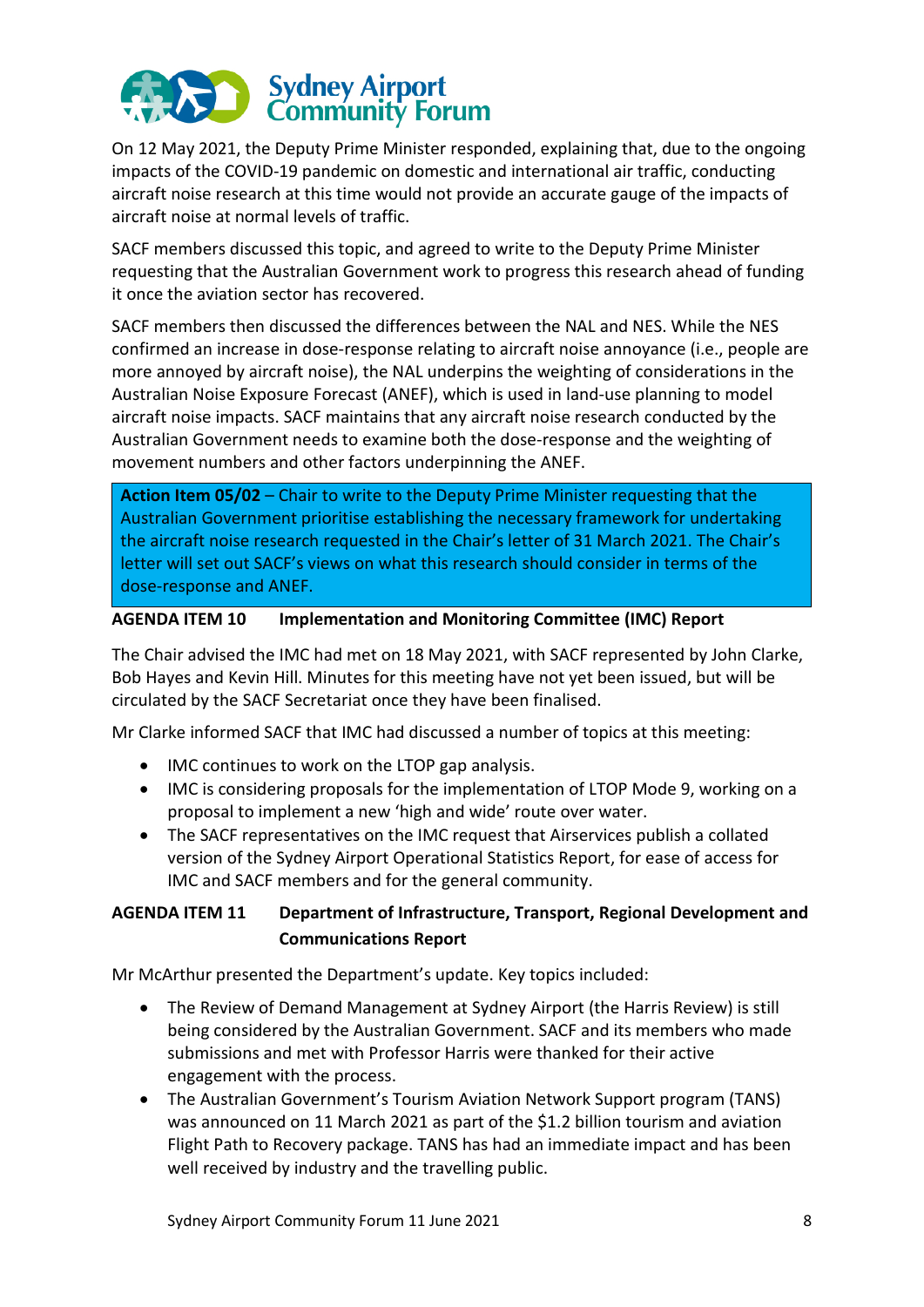

- The Department continues to progress the procurement process for the position of an Aviation Community Advocate for Sydney Airport.
- The Airservices Australia *Statement of Expectations* expires on 30 June 2021. A new *Statement of Expectations* is under consideration by the Australian Government.
	- o This statement will not change Airservices' requirement to implement the Australian Government's ongoing commitment to LTOP, as required by the Ministerial Direction.
- An update on the Australian Government's ongoing support for the aviation sector, including the Future of Australian Aviation Panel and the Five Year Plan (which is expected to be released later this year).
- The Australian Government's Budget commitment of \$130.5 million for undertaking per- and polyfluroalkyl substance (PFAS) preliminary and detailed site investigations at 37 airports which had an Aviation Rescue and Firefighting Service presence.
- An update on the National Emerging Aviation Technology Statement, which is available through the department's website: https://www.infrastructure.gov.au/aviation/technology/files/national-emergingaviation-technologies-policy-statement.pdf
- The National Airports Safeguarding Group met on 31 March 2021 and agreed a revised Forward Work Plan for 2021-24, which includes reviews of National Airports Safeguarding Framework (NASF) Guideline B (windshear), Guideline C (wildlife hazards) and Guideline D (wind farms). General enquiries regarding the NASF Guidelines may be directed to safeguarding@infrastructure.gov.au
- An update on the regulation sunsetting process.
- A discussion of the curfew dispensation report for 1 January to 31 March 2021. Within this period, 934 permitted freight movements occurred and 10 curfew dispensations were granted. 25 business jet movements occurred during this period, and 93 movements were declared as emergencies. The dispensation reports covering the period up until March 2021 have been tabled in Parliament and are available online at

https://www.infrastructure.gov.au/aviation/environmental/curfews/CurfewDispens ationReports/2021/index.aspx

**Action Item 06/02** – SACF Secretariat to circulate the National Emerging Aviation Technology Statement to SACF members.

**Action Item 07/02** – SACF Secretariat to circulate Airservices Australia *Statement of Expectations* to SACF members.

Following Mr McArthur's presentation, discussion focused on the role of the Aviation Community Advocate; in particular, the timeline for the relevant procurement process and SACF's potential involvement or assistance in the process.

Mr McArthur advised that the Australian Government was still considering a number of factors associated with the procurement process, including sourcing funding for the position and determining the appropriate procurement process under the Commonwealth Procurement Rules.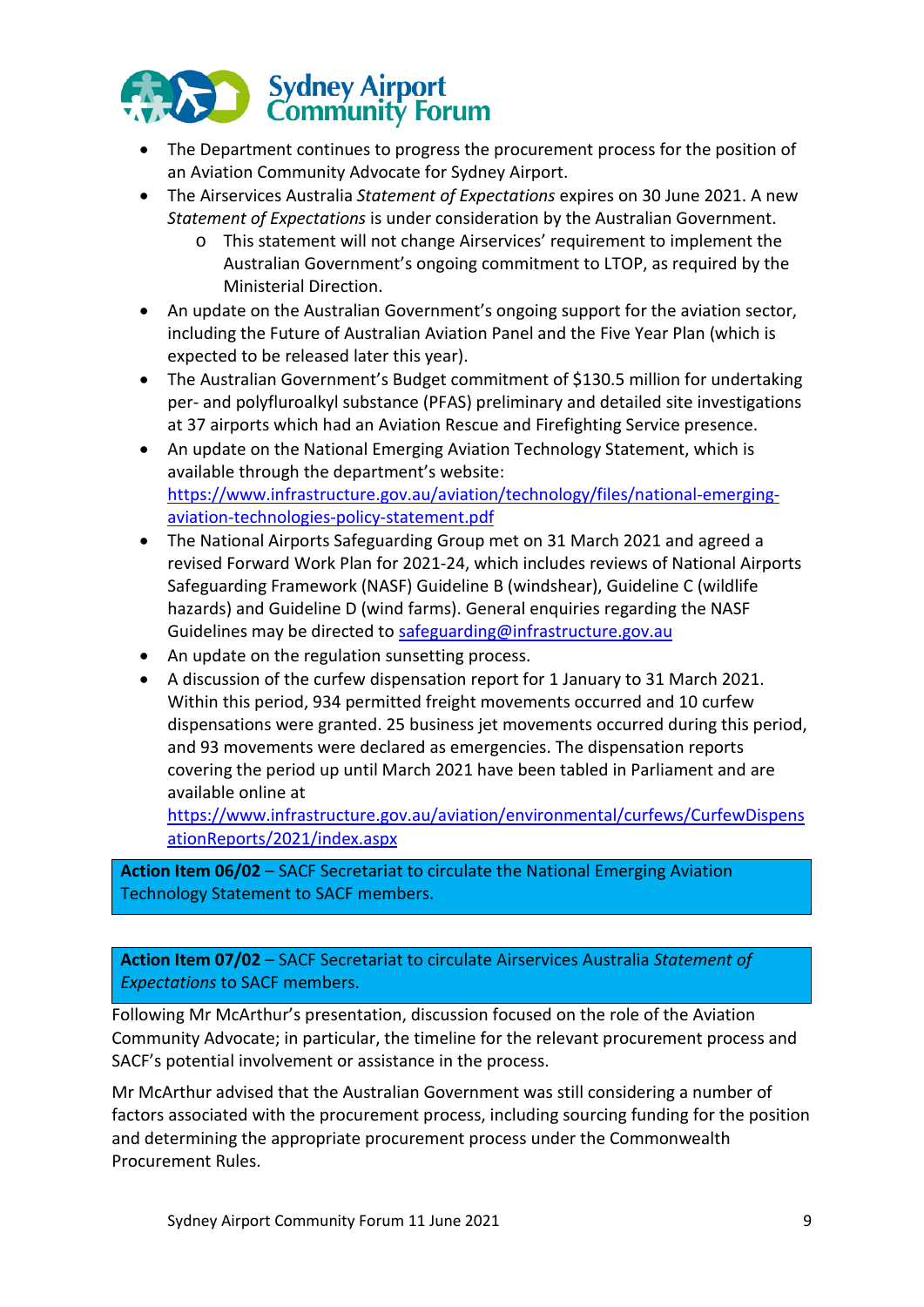

**Action Item 08/02** – Chair of SACF to write to the Deputy Prime Minister to request the procurement of the Aviation Community Advocate be expedited, as well as exploring options regarding SACF's views of the role and reporting requirements of the Aviation Community Advocate. This letter will also request the Deputy Prime Minister respond well in advance of the next SACF meeting.

SACF then discussed the Airservices *Statement of Expectations* and requested the Department brief future SACF meetings on the growth in unmanned aerial systems, such as commercial drones.

**Action Item 09/02** – Department to brief SACF on the growth in unmanned aerial systems as a standing Agenda Item.

#### **AGENDA ITEM 12 Other Business**

Two items of Other Business were raised:

- Australian Business Aviation Association (ABAA) Issues Paper. Following SACF Meeting 01/2021, the ABAA had prepared an updated Issues Paper to SACF regarding the ABAA's proposal for a cap on business jet movements at Sydney Airport and a raising of the maximum take-off weight restrictions to accommodate quieter next-generation aircraft.
	- o Several SACF members requested the ABAA prepare noise modelling on the impacts of these proposals before SACF could consider endorsing the ABAA's Issues Paper. Questions were also raised about IMC's views on the paper.

**Action Item 10/02** – ABAA to prepare noise modelling on the noise footprint of business aviation for consideration by IMC and SACF.

The concerns expressed by residents living near the Western Sydney International Airport regarding the absence of avenues for their input into government decisions and processes around WSIA airspace and flightpath design. Maria Patrinos, Community Representative for the West, noted that these residents were not able to join the Forum on Western Sydney Airport (FOWSA) or the Expert Steering Group (ESG). Ms Patrinos resolved to write to the Chair of SACF to summarise her concerns ahead of the next SACF meeting.

#### **AGENDA ITEM 13 Date of Next Meeting**

The next meeting was scheduled for October 2021, pending the finalisation of the Commonwealth parliamentary sitting calendar.